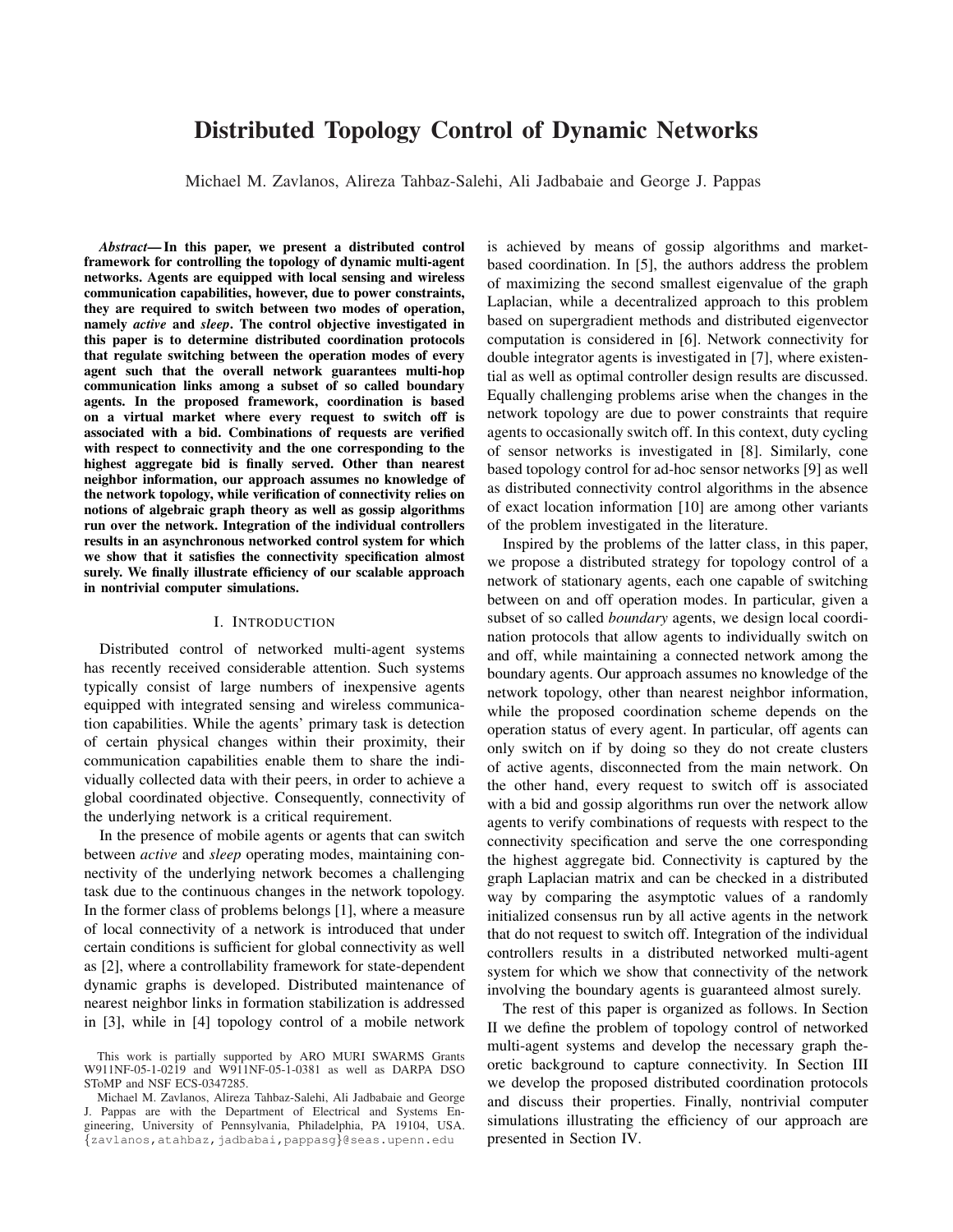#### II. PRELIMINARIES AND PROBLEM FORMULATION

Consider a group of  $N$  stationary agents with integrated sensing and wireless communication capabilities, deployed in a *p*-dimensional space  $\mathbb{R}^p$ . Let  $x_i \in \mathbb{R}^p$  denote the position of agent  $i$  and assume that each agent is subject to energy constraints and as a result, has two modes of operation, namely ON (active) and OFF (sleep). When ON, agent  $i$  is capable of communicating with other agents located in a disk of radius  $r_c$  centered at  $x_i$ . When OFF, all communication links with other agents in the network are disabled. Finally, we assume a set of so called *boundary agents*, which are agents that remain permanently ON. Such agents would be placed in key locations where continuous sensing and communication is required.

The setup described so far can be captured using an undirected dynamic graph  $\mathbb{G}(t) = (\mathcal{V}_b \cup \mathcal{V}(t), \mathcal{E}(t))$ , where  $V_b$  denotes the fixed set of *boundary agents*,  $V(t)$  denotes the set of agents that are ON at time t and  $\mathcal{E}(t)$  denotes the set of communication links between all ON agents in  $V_b \cup V(t)$ at time t. Any pair of ON agents i and j at time t such that  $\|x_i - x_j\|$  <  $r_c$  are called *neighbors* or *adjacent* and the associated communication link is denoted by  $(i, j) \in \mathcal{E}(t)$ . In particular, we can define the set of neighbors of agent  $i$  at time t by  $\mathcal{N}_i(t) = \{i \in \mathcal{V}_b \cup \mathcal{V}(t) \mid (i, i) \in \mathcal{E}(t)\}\)$ . Then, the objective investigated in this paper can be stated as follows.

*Problem 1 (Distributed Topology Control):* Given a set of N agents, consisting of boundary and non-boundary ones, determine a distributed control framework that regulates the operation status of all non-boundary agents such that a communication path is maintained between any two boundary agents at all times.

The existence of a communication path between any two boundary agents is closely related to the notion of *connectivity* of the graph  $\mathbb{G}(t)$ . In particular, we say that  $\mathbb{G}(t)$  is connected at time t, if there exists a path, i.e., a sequence of distinct nodes such that consecutive nodes are adjacent, between any two nodes in  $\mathbb{G}(t)$ . Hence, Problem 1 equivalently implies that we want  $\mathbb{G}(t)$  to remain connected for al time.<sup>1</sup> The desired connectivity objective can be captured using the algebraic representation of the dynamic graph  $\mathbb{G}(t)$ . In particular, the structure of any dynamic graph G(t) can be equivalently represented by a dynamic *Laplacian* matrix,

$$
L(\mathbb{G}(t)) = D(\mathbb{G}(t)) - A(\mathbb{G}(t))
$$

where  $A(\mathbb{G}(t)) = (a_{ij}(t))$  denotes the  $|\mathcal{V}_b \cup \mathcal{V}(t)| \times |\mathcal{V}_b \cup \mathcal{V}(t)|$ *adjacency* matrix of the graph  $\mathbb{G}(t)$ , such that  $a_{ii}(t) = 0$ and  $a_{ij}(t) = 1$  if and only if  $(i, j) \in \mathcal{E}(t)$ , and  $D(\mathbb{G}(t)) =$ and  $a_{ij}(t) = 1$  if and only if  $(i, j) \in \mathcal{E}(t)$ , and  $D(\mathbb{U}(t)) =$ <br>diag( $\sum_{j \in \mathcal{V}_b \cup \mathcal{V}(t)} a_{ij}(t)$ ) denotes its corresponding *degree* matrix.<sup>2</sup> The following lemma relates graph connectivity to the spectral properties of the Laplacian matrix  $L(\mathbb{G}(t))$  [11].

*Lemma 2.1:* Let  $L(\mathbb{G})$  be the Laplacian matrix corresponding to the graph G and let  $\lambda_1(L(\mathbb{G})) \leq \lambda_2(L(\mathbb{G})) \leq$ ... be its ordered eigenvalues. Then,  $\lambda_1(L(\mathbb{G})) = 0$  with corresponding eigenvector 1, i.e., the vector of all entries equal to 1. Moreover,  $\lambda_2(L(\mathbb{G})) > 0$  if and only if  $\mathbb{G}$  is connected.

Lemma 2.1 implies that the second smallest eigenvalue, also called the Fiedler eigenvalue, of the positive semidefinite Laplacian matrix  $L(\mathbb{G})$  is strictly positive, or equivalently, that ker  $L(\mathbb{G}) = \text{span}\{1\}$ . As a result, we have the following well-known result.

*Theorem 2.2:* Consider a fixed graph  $\mathbb{G}$  on N nodes associated with state variables  $\theta_i(t) \in \mathbb{R}$  each, that are updated according to the set of linear differential equations  $θ(t) = -L(Θ)θ(t)$ , where  $θ(t) = [θ<sub>1</sub>(t) ⋯ θ<sub>N</sub>(t)]<sup>T</sup>$ . Then the network G is connected if and only if,

$$
\lim_{t \to \infty} \theta(t) = \alpha \mathbf{1} \in \text{span}\{\mathbf{1}\}. \tag{1}
$$

for all initial conditions  $\theta(0) \in \mathbb{R}^N$ .

In other words, Theorem 2.2 says that all nodes in  $\mathbb G$  will eventually reach a consensus on their state values  $\theta_i(t)$ , for all initial conditions, if and only if the graph G is connected. This theorem is in fact a special case of the well-known distributed consensus schemes over graphs discussed in [12]– [16]. In the case that G is disconnected, let  $\mathbb{G}_c = (\mathcal{V}_c, \mathcal{E}_c)$ denote its c-th connected component. Then,

$$
\ker L(\mathbb{G}) = \text{span}\{\mathbf{1}_{\mathbb{G}_c} \mid \forall \mathbb{G}_c\}
$$

where  $\mathbf{1}_{\mathbb{G}_c}$  is an  $N \times 1$  vector with its *i*-th entry equal to 1 if  $i \in V_c$  and equal to 0, otherwise. Consequently, for random initialization of the states  $\theta(0)$ ,  $\lim_{t\to\infty} \theta(t) = \sum_c \alpha_c \mathbf{1}_{\mathbb{G}_c}$ such that  $\alpha_c \in \mathbb{R}$  are different for different connected components  $\mathbb{G}_c$  almost surely. Therefore, connectivity of a network G can be verified almost surely by comparing the asymptotic state values (1) of all agents, for any random initialization.

#### III. DISTRIBUTED COORDINATION

The main objective in this section is to derive a distributed coordination mechanism that allows agents to switch ON and OFF without violating the desired connectivity specification. Clearly, agents switching ON can, in general, only increase connectivity of the network, if by doing so they do not create new connected components. On the other hand, switching OFF while preserving connectivity becomes possible by means of a distributed virtual market, where agents that are ON bid in order to switch OFF. Combinations of switching OFF requests can be considered simultaneously. Each such request is verified with respect to the connectivity specification and among the ones that are safe, those corresponding to the highest aggregate bids are eventually processed.

Other than knowledge of the nearest neighbors of every agent, no further information regarding the topology of the network is required. Nevertheless, correctness of our approach relies on knowledge of all agents participating in every auction, which can be obtained in a distributed multihop fashion, as well as on some notion of *synchronization*

<sup>1</sup>Clearly, communication paths between any two boundary agents may exist even if  $\mathbb{G}(t)$  consists of multiple connected components that are disconnected from each other, as long as all boundary agents belong to the same connected component. We will not deal with this case here. Instead we will require that  $\mathbb{G}(t)$  consists of a single connected component.

<sup>&</sup>lt;sup>2</sup>We denote the cardinality of the set  $V$  by  $|V|$ .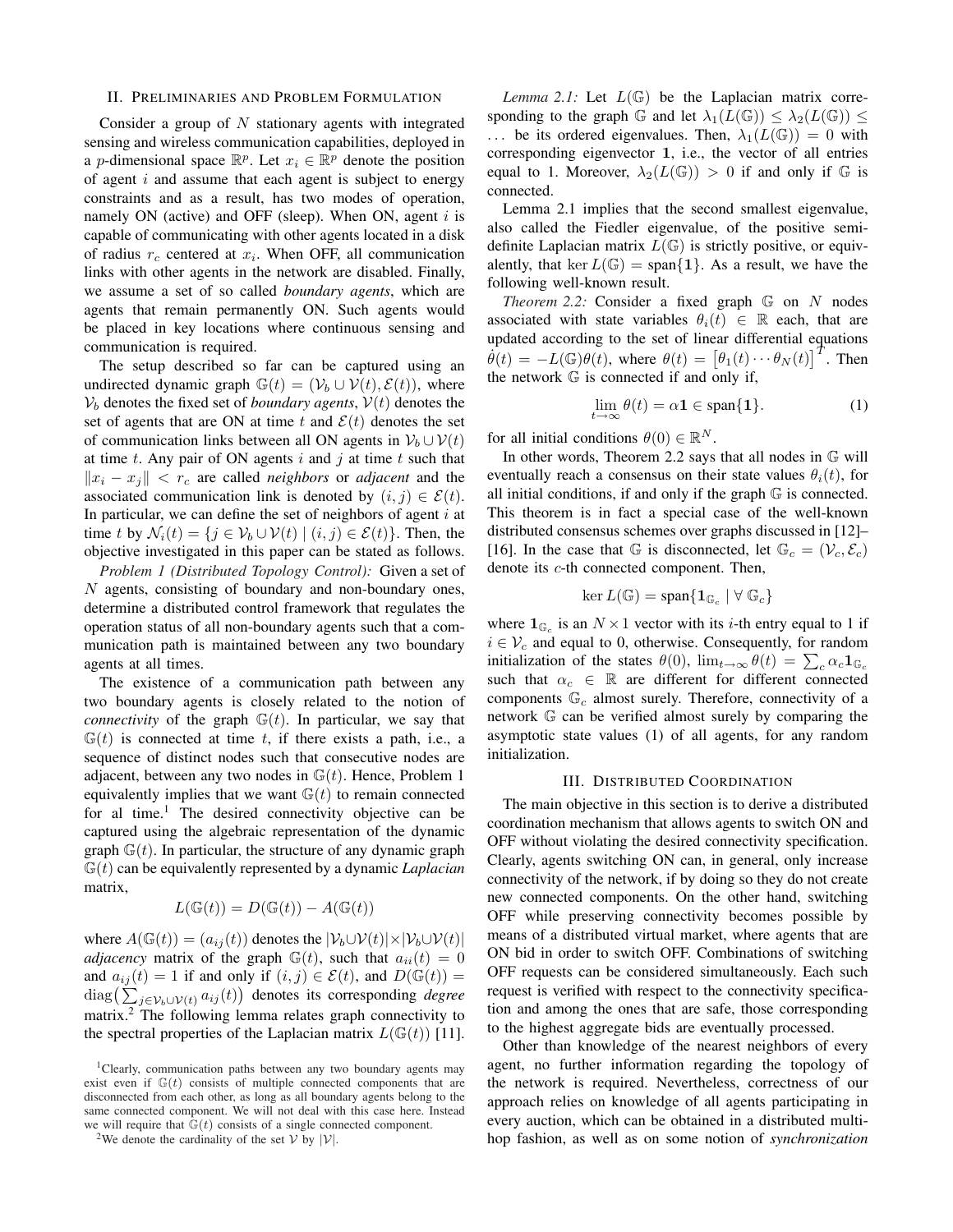Algorithm 1 Initialization Phase for Agent i.

**Require:**  $s_{a_i}^{[i]}(i) = 1$ , phase $(i) = 1$ ; **Require:** Self-Bid  $b_{a_i}^{[i]}(i) \geq 0$ ; 1: if  $\mathcal{I}_{\text{ON}}^{[i]} \cup \mathcal{I}_{\text{OFF}}^{[i]} \neq \mathcal{I}$  then 2: Find ON neighbors  $\mathcal{N}_{\text{ON}}^{[i]} := \{j \in \mathcal{N}_i \mid s_{a_i}^{[i]}(j) = 1\};$ 3: Exchange status and bids with ON neighbors, i.e.,  $s_{a_i}^{[i]} := \max_{j \in \mathcal{N}_{\text{ON}}^{[i]}} \{ s_{a_i}^{[i]}, s_{a_i}^{[j]} \},$  $b_{a_i}^{[i]} := \max_{j \in \mathcal{N}_{\text{ON}}^{[i]}}\{b_{a_i}^{[i]}, b_{a_i}^{[j]}\};$ 4: Find ON agents,  $\mathcal{I}_{\text{ON}}^{[i]} := \{j \in \mathcal{I} \mid s_{a_i}^{[i]}(j) = 1\};$ 5: else if  $\mathcal{I}_{\text{ON}}^{[i]} \cup \mathcal{I}_{\text{OFF}}^{[i]} = \mathcal{I}$  then 6: if wait $(i) = 0$  then 7: Set wait(i) := wait(i) + 1 and repeat steps 2-3; 8: **else if** wait $(i) = 1$  then 9: Set  $\mathcal{R}_{i} := 2^{\{j \in \mathcal{I} \mid j = \argmax_{l \in \mathcal{I}}^{\{k\}}\{b_{a_i}^{[i]}(l)\}\}}$ 10: Set  $\mathcal{I}_{\text{OFF}}^{[i]} := \mathcal{I} \setminus \mathcal{I}_{\text{ON}}^{[i]}$ ; 11: Switch to Verification Phase, i.e.,  $phase(i) = 2$ ; 12: end if 13: end if

of all agents to the same auction. Since, distributed systems, including the one proposed in this paper, are in general *asynchronous*, the desired synchronization is *event-based* and is obtained by labeling every auction in the set  $\{1, 2, 3\}$ and requiring that any information exchange takes place only among neighbors that are in equally labeled auctions. Effectively, all agents that are ON are always synchronized in the sequence of auctions  $\{1, 2, 3, 1, 2, 3, \dots\}$ . Depending on the status of an agent, the coordination mechanism can be decomposed into an initialization phase, a verification phase and a decision phase for ON agents as well as a switching ON phase for OFF agents.

#### *A. Initialization Phase for ON Agents*

As discussed above, any new auction  $a_i \in \{1, 2, 3\}$  that is initialized requires knowledge of all the agents participating in that auction. This information is encoded in a *status* vector  $s_{a_i}^{[i]} \in \{0,1\}^{1 \times N}$  such that  $s_{a_i}^{[i]}(j) = 1$  if agent j is ON and  $s_{a_i}^{[i]}(j) = 0$  if agent j is OFF. We further define the sets  $\mathcal{I}_{\text{ON}}^{[i]}$  and  $\mathcal{I}_{\text{OFF}}^{[i]}$  that consist *estimates* of the ON and OFF agents in the network, respectively. Initially, every agent i is aware of its own operation status only, i.e.,  $\mathcal{I}_{\text{ON}}^{[i]} = \{i\}$ and  $\mathcal{I}_{\text{OFF}}^{[i]} = \emptyset$ . On the other hand, the operation status of the whole network is obtained when  $\mathcal{I}_{\text{ON}}^{[i]} \cup \mathcal{I}_{\text{OFF}}^{[i]} = \mathcal{I}$ . The *initialization phase* for every agent *i*, denoted by  $phase(i) =$ 1, consists of updating  $\mathcal{I}_{\text{ON}}^{[i]}$ , given an estimate of  $\mathcal{I}_{\text{OFF}}^{[i]}$ . During this process, agent i also collects bids  $b_{a_i}^{[i]}(j) \in \mathbb{R}$ from all agents  $j$  that desire to switch OFF and forms the set of requests to be verified with respect to connectivity. The initialization phase is described in Algorithm 1.

For every agent  $i$  entering the initialization phase we require that  $s_{a_i}^{[i]}(i) = 1, s_{a_i}^{[i]}(j) = 0$  for all  $j \neq i, \mathcal{I}_{\text{ON}}^{[i]} = \{i\}$ as well as a self-bid  $b_{a_i}^{[i]}(i) \in \mathbb{R}$ , such that  $b_{a_i}^{[i]}(i) > 0$ , if agent *i* desires to switch OFF, and  $b_{a_i}^{[i]}(i) = 0$ , otherwise. Note that

 $b_{a_i}^{[i]}(i) = 0$  for all *boundary* agents *i*. While the operation status of the whole network has not yet been obtained (line 1, Algorithm 1), agent i identifies its ON neighbors  $\mathcal{N}_{\text{OP}}^{[i]}$ ON (line 2, Algorithm 1) and updates its status and bids vectors  $s_{a_i}^{[i]}$  and  $b_{a_i}^{[i]}$ , respectively (line 3, Algorithm 1), as well as the set  $\mathcal{I}_{\text{ON}}^{[i]}$  (line 4, Algorithm 1). Once the condition  $\mathcal{I}_{\text{ON}}^{[i]} \cup \mathcal{I}_{\text{OFF}}^{[i]} = \mathcal{I}$  indicating full knowledge of the network status is satisfied (line 5, Algorithm 1), one more update of the status and bids vectors is required for agent  $i$  to also obtain *accurate* knowledge of the status and bids of all agents. This is due to the requirement that OFF agents can only switch ON if they have ON neighbors, in order to avoid clusters of ON agents that are disconnected from the main network. Clearly, collecting the status and bids of the new additions to the network requires no more than one communication cycle once the condition  $\mathcal{I}_{\text{ON}}^{[i]} \cup \mathcal{I}_{\text{OFF}}^{[i]} = \mathcal{I}$ , indicating that information from their ON neighbors has been received, is satisfied (line 7, Algorithm 1). To model this extra communication cycle, we introduce a dummy variable  $wait(i)$ , initialized at 0 and set to 1 once the extra update has been done. The final step of the initialization phase consists of identifying the agents associated with the  $k$  largest bids in  $b_{a_i}^{[i]}$  and forming the set of requests  $\mathcal{R}_i$  consisting of all  $2^k$ combinations of these agents (line 9, Algorithm 1). Having accurate knowledge of the ON agents  $\mathcal{I}_{\text{ON}}^{[i]}$ , agent i can also update  $\mathcal{I}_{\text{OFF}}^{[i]}$  and then switch to the verification phase (lines 11 and 12, Algorithm 1). Note that, since updating of the status and bids vectors of any agent  $i$  involves information provided by neighbors that are in the same auction  $a_i$  (line 3, Algorithm 1), all agents implementing Algorithm 1 will eventually converge to the same values for  $s_{a_i}^{[i]}$  and  $b_{a_i}^{[i]}$ .

# *B. Verification Phase for ON Agents*

The *verification phase* for every request  $r \in \mathcal{R}_i$  consists of every ON agent  $i \notin r$  running a consensus update,

$$
x_{a_i}^{[i]}(r) := x_{a_i}^{[i]}(r) - \sum_{j \in \mathcal{N}_{\text{ON}}^{[i]} \setminus \{r\}} \left( x_{a_i}^{[i]}(r) - x_{a_i}^{[j]}(r) \right) \tag{2}
$$

where  $x_{a_i}^{[i]}(r) \in \mathbb{R}$  is a randomly initialized scalar, on the reduced network obtained by assuming that all agents in  $r$  are OFF. If the reduced network is not connected, the associated consensus will converge to equal values  $x_{a_i}^{[j]}(r)$  for all agents  $j \in \mathcal{I}_{\text{ON}}^{[i]} \setminus \{r\}$  with probability zero. This can be checked in a distributed fashion, by means of a maximum and minimum consensus on the solutions of the corresponding consensus (2). For this, every agent i updates variables  $M_{a_i}^{[i]}, m_{a_i}^{[i]} \in$  $\mathbb{R}^{|\mathcal{R}_i|}$  containing the current values for all requests for the maximum and minimum consensus, respectively. The verification phase is described in Algorithm 2.

Running consensus  $(2)$  for request r consists of two stages, namely initialization and updating of consensus (2) and determining whether it has converged. With each one of these stages and every agent i we associate variables  $u_{a_i}^{[i]}, c_{a_i}^{[i]} \in$  $\{0,1\}^{N \times |\mathcal{R}_i|}$ , respectively, such that  $u_{a_i}^{[i]}(j,r) = 1$  (similarly,  $c_{a_i}^{[i]}(j,r) = 1$ ) indicates that agent i is aware that agent j has begun *updating* (similarly, has determined *convergence*) of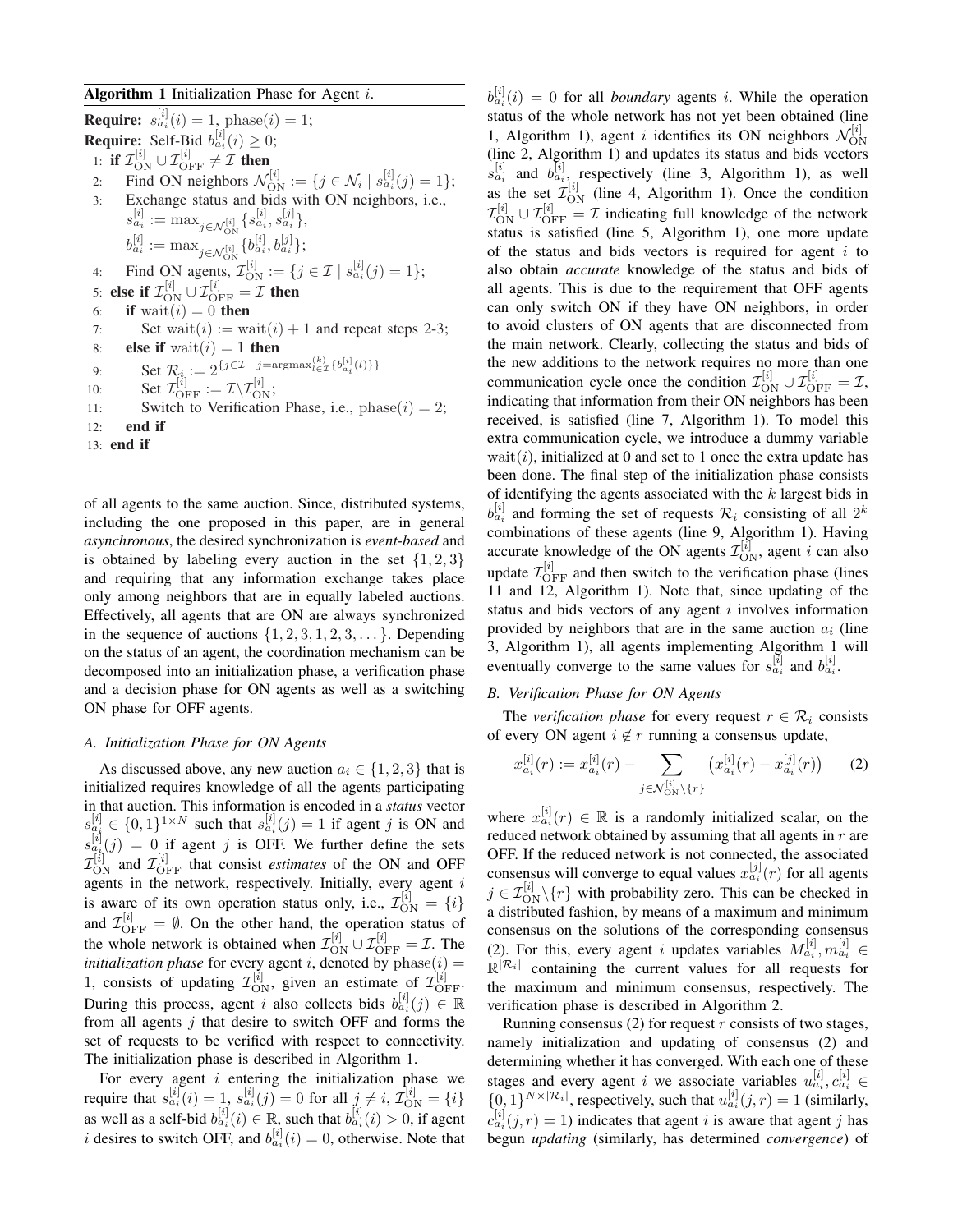# Algorithm 2 Verification Phase for Agent i.

**Require:**  $s_{a_i}^{[i]}(i) = 1$ , phase $(i) = 2$ ; **Require:**  $\min_{j \in \mathcal{I}_{\text{ON}}^{[i]}, r \in \mathcal{R}_i} c_{a_i}^{[i]}(j, r) = 0;$ 1: Find ON neighbors  $\mathcal{N}_{\text{ON}}^{[i]} := \{j \in \mathcal{N}_i \mid s_{a_i}^{[i]}(j) = 1\};$ 2: Exchange information with ON neighbors, i.e.,  $u_{a_i}^{[i]} := \max_{j \in \mathcal{N}_{\text{ON}}^{[i]}}\{u_{a_i}^{[i]}, u_{a_i}^{[j]}\},$  $c_{a_i}^{[i]} := \max_{j \in \mathcal{N}_{\text{ON}}^{[i]}} \{ c_{a_i}^{[i]}, c_{a_i}^{[j]} \},$  $M_{a_i}^{[i]} := \max_{j \in \mathcal{N}_{\text{ON}}^{[i]}}\{M_{a_i}^{[i]}, M_{a_i}^{[j]}\},$  $m_{a_i}^{[i]} := \min_{j \in \mathcal{N}_{\text{ON}}^{[i]}}\{m_{a_i}^{[i]}, m_{a_i}^{[j]}\};$ 3: Find set of requests that are not being updated,  $\mathcal{R}_{\neg u} := \{r \in \mathcal{R}_i \; | \; u_{a_i}^{[i]}(i,r) = 0\};$ 4: for all requests  $r \in \mathcal{R}_{\neg u}$  do 5: Set  $u_{a_i}^{[i]}(i, r) = 1$ ; 6: Randomly initialize a scalar  $x_{a_i}^{[i]}(r)$ ; 7: end for 8: Find set of requests that are being updated but have not converged,  $\mathcal{R}^u_{\neg c} := \{r \in \mathcal{R}_i \mid u_{a_i}^{[i]}(i,r) = 1, \ c_{a_i}^{[i]}(i,r) = 0\};$ 9: for all requests  $r \in \mathcal{R}_{\neg c}^u$  do 10: if  $i \notin r$  then 11: Update  $x_{a_i}^{[i]}(r)$  according to (2); 12: **if**  $\{x_{a_i}^{[i]}(r)\}\uparrow$  and  $\min_{j\in\mathcal{I}_{ON}^{[i]}} u_{a_i}^{[i]}(j,r) = 1$  then 13: Set  $c_{a_i}^{[i]}(i, r) := 1$ ,  $M_{a_i}^{[i]}(r) := \max\{x_{a_i}^{[i]}(r),M_{a_i}^{[i]}(r)\},$  $m_{a_i}^{[i]}(r) := \min\{x_{a_i}^{[i]}(r), m_{a_i}^{[i]}(r)\};$ 14: end if 15: end if 16: end for

consensus  $(2)$  for request r. During the initialization stage of the verification process, every agent *i* identifies requests  $\mathcal{R}_{\neg u}$ that are not being updated yet (line 3, Algorithm 2) as well as requests  $\mathcal{R}_{\neg c}^u$  that are being updated but the corresponding consensus (2) has not yet converged (line 8, Algorithm 2). For all requests  $r \in \mathcal{R}_{\neg u}$ , agent *i* initializes consensus (2) by setting  $u_{a_i}^{[i]}(i, r) = 1$  and randomly initializing a scalar  $x_{a_i}^{[i]}(r)$  (lines 5 and 6, Algorithm 2). On the other hand, for every request  $r \in \mathcal{R}_{\neg c}^u$ , if agent  $i \notin r$ , it updates  $x_{a_i}^{[i]}(r)$  according to consensus (2) (line 15, Algorithm 2). Determining whether consensus (2) for request  $r \in \mathcal{R}_{\neg c}^u$ has converged depends not only on convergence of the sequence  $\{x_{a_i}^{[i]}(r)\}\$ , but also on the condition that all other ON agents  $\mathcal{I}_{\text{ON}}^{[i]}$  have initialized the corresponding consensus (line 12, Algorithm 2). In this way, false convergence alarms due to delays in information propagation in the network, are avoided. When consensus (2) for a request  $r \in \mathcal{R}_{\neg c}^u$ has converged, agent i sets  $c_{a_i}^{[i]}(i, r) = 1$  and performs a maximum and minimum update on the variables  $M_{a_i}^{[i]}(r)$  and  $m_{a_i}^{[i]}(r)$ , respectively (line 13, Algorithm 2). The verification phase lasts as long as there exist requests  $r \in \mathcal{R}_i$  for which agent i is awaiting a convergence message  $c_{a_i}^{[i]}(j,r)$  by ON agents  $j \in \mathcal{I}_{\text{ON}}^{[i]}$ , which translates to the requirement that

# Algorithm 3 Decision Phase for Agent  $i$ .

**Require:**  $s_{a_i}^{[i]}(i) = 1$ , phase $(i) = 2$ ; **Require:**  $\min_{j \in \mathcal{I}_{\text{QN}}^{[i]}, r \in \mathcal{R}_i} c_{a_i}^{[i]}(j, r) = 1;$ 1: Reset  $s_{-a}^{[i]}$  $[a_{a}^{\circ}_{i}a,b_{a_{i}^{\circ}^{i}d}^{[i]}:=\textbf{0}_{1\times N},\,u_{a_{i}^{\circ}}^{[i]}$  $[a]_a^{\circ l}$ <sub>a</sub> $_c^{[i]}$  $a_i^{\scriptscriptstyle{[l]}}:=\boldsymbol{0}_{N\times|\mathcal{R}_i|}$  and  $M^{[i]}_{\sigma^o}$  $\hat{a}^{[i]}_{a^{old}_i} := -\textbf{10}^3_{1\times |\mathcal{R}_i|}, \, m^{[i]}_{a^{o}_i}$  $_{a_i^{old}}^{[i]}:=10_{1\times|\mathcal{R}_i|}^3,$ where  $a_i^{old} = a_i - 1 \pmod{3}$ ; 2: Find safe requests, Find sate requests,<br>  $S_i := \{ r \in \mathcal{R}_i \mid ||M_{a_i}^{[i]}(r) - m_{a_i}^{[i]}(r)|| < \epsilon \}$ 3: if  $\mathcal{S}_i \neq \emptyset$  and  $i \in \text{argmax}_{r \in \mathcal{S}_i}$  $\frac{a_i}{\sqrt{2}}$  $\sum_{j\in r} b^{[i]}_{a_i}(j)$ ª then 4: Set  $a_i := a_i$  and  $s_{a_i}^{[i]}(i) := 0;$ 5: else 6: Set  $a_i := a_i + 1 \pmod{3};$ 7: Set  $s_{a_i}^{[i]}(i) := 1$ ,  $\mathcal{I}_{\text{ON}}^{[i]} := \{i\}$  and  $\text{phase}(i) := 1$ ; 8: Set  $\mathcal{I}_{\text{OFF}}^{[i]} := \mathcal{I}_{\text{OFF}}^{[i]} \cup$ ©  $\arg\max_{r\in\mathcal{S}_i}$  $\sum_{\infty}$  $\{u_j \cdot \sum_{j \in r} 1, b_{a_i}^{[i]}(j)\}\};$ 9: end if

 $\min_{j \in \mathcal{I}_{\text{ON}}^{[i]}, r \in \mathcal{R}_i} c_{a_i}^{[i]}(j, r) = 0$ . Note that, with every cycle of Algorithm 2, the variables  $u_{a_i}^{[i]}, c_{a_i}^{[i]}, M_{a_i}^{[i]}, m_{a_i}^{[i]}$  are locally updated with information from agent's i ON neighbors  $\mathcal{N}_{\text{ON}}^{[i]}$ ON that are in the same auction  $a_i$  (line 2, Algorithm 2), which guarantees that eventually all variables converge to the same values for all ON agents.

### *C. Decision Phase for ON Agents*

Once agent i has obtained convergence messages for all requests from all ON agents, i.e., once  $\min_{j \in \mathcal{I}_{\text{ON}}^{[i]}, r \in \mathcal{R}_i} c_{a_i}^{[i]}(j, r) = 1$ , it enters the *decision phase* (Algorithm 3). Upon entering the decision phase both variables  $M_{a_i}^{[i]}, m_{a_i}^{[i]}$  have converged to their global minimum and maximum values, respectively, over the whole network, which is due to simultaneous updating of all  $c_{a_i}^{[i]}, M_{a_i}^{[i]}, m_{a_i}^{[i]}$ (line 2, Algorithm 2).

The decision phase consists of comparing the values of  $M_{a_i}^{[i]}(r)$  and  $m_{a_i}^{[i]}(r)$  for every request  $r \in \mathcal{R}_i$  and deciding safety depending on whether these values are equal or not. In particular, every agent  $i$  identifies the set of safe requests  $S_i$  (line 2, Algorithm 3) and with every request  $r \in S_i$ , it associates a cost corresponding to the aggregate bid values  $j \in r^{i}$   $b_{a_i}^{[i]}(j)$  of all agents participating in this request.<sup>3</sup> If requests that are safe with respect to connectivity exist, i.e., if  $S_i \neq \emptyset$ , then the one associated with the highest cost is finally served. In other words, if agent  $i$  belongs to the request with the highest cost (line 3, Algorithm 3) it switches OFF (line 4, Algorithm 3). Otherwise, it initializes a new auction (line 6, Algorithm 3) and updates its set of OFF agents  $\mathcal{I}_{\rm OFF}^{[i]}$  by adding the agents in the highest-cost request that is to be served (line 8, Algorithm 3). This new set of OFF agents  $\mathcal{I}_{\rm OFF}^{[i]}$  is to be used in the following initialization phase (Algorithm 1). Whether agent  $i$  stays ON or switches OFF, it resets all variables corresponding to the previous auction

<sup>3</sup>Other cost functions could also be considered.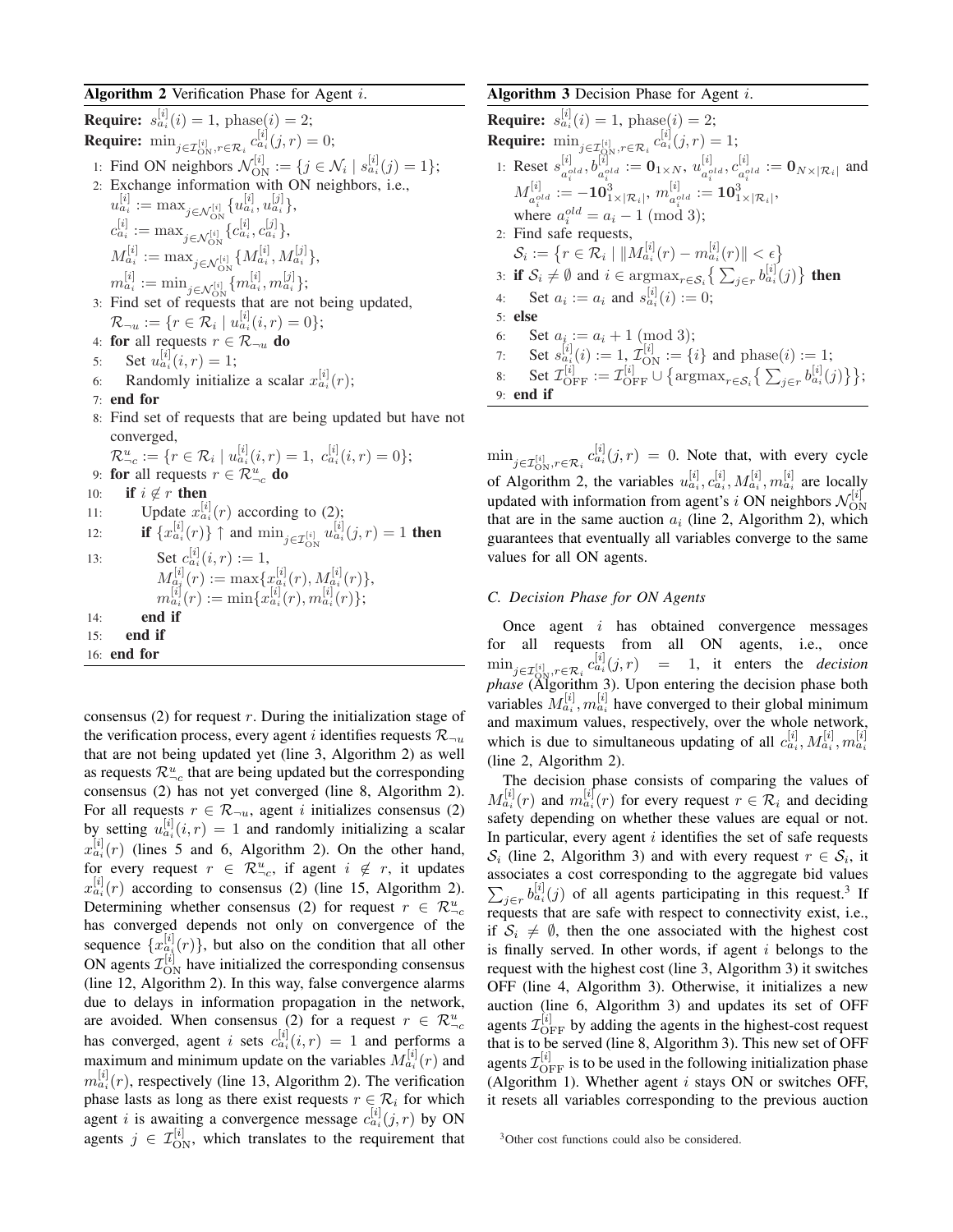# Algorithm 4 Agent  $i$  OFF switching ON

**Require:**  $s_{a_i}^{[i]}(i) = 0;$ 1: if  $pend(i) = 0$  and agent i "wakes up" then 2: Find ON neighbors  $\mathcal{N}_{\text{ON}}^{[i]} := \{j \in \mathcal{N}_i \mid s_{a_j}^{[j]}(j) = 1\};$ 3: Set  $a_i := \max_{j \in \mathcal{N}_{\text{ON}}^{[i]}} \{a_j\} + 1 \text{ (mod 3)}$ ; 4: Set pend $(i) = 1$ ; 5: **else if**  $\text{pend}(i) = 1$  **then** 6: Find ON neighbors  $\mathcal{N}_{\text{ON}}^{[i]} := \{j \in \mathcal{N}_i \mid s_{a_j}^{[j]}(j) = 1\};$ 7: if  $\mathcal{N}_{\text{ON}}^{[i]} \neq \emptyset$  and  $\max_{j \in \mathcal{N}_{\text{ON}}^{[i]}} \{a_j\} = a_i$  then 8: Set  $s_{a_i}^{[i]}(i) := 1$  and  $\text{phase}(i) := 1;$ 9: Set  $\mathcal{I}_{\text{ON}}^{[i]} := \{i\}$  and  $\mathcal{I}_{\text{OFF}}^{[i]} := \mathcal{I}_{\text{OFF}}^{[l]} \setminus \{i\},$ where  $l := \operatorname{argmax}_{j \in \mathcal{N}_{\text{ON}}^{[i]}} \{a_j\};$ 10: **else if**  $\mathcal{N}_{\text{ON}}^{[i]} = \emptyset$  then 11: Set  $pend(i)=0;$ 12: end if 13: end if

(line 1, Algorithm 3), so that this *old* information can not be used in future equally labeled auctions.

### *D. OFF Agents Switching ON*

Switching ON needs to satisfy two main objectives. First, no clusters of agents that are disconnected from the main network should be created. Second, all agents switching ON should synchronize themselves with the initialization phase of the current auction of their ON neighbors. The first objective is achieved by requiring that no OFF agent can switch ON if it has no ON neighbors. The second, on the other hand, relies on observing the sequence of auctions of the ON neighbors and joining when possible. In particular, when an OFF agent  $i$  "wakes up", it identifies its ON neighbors  $\mathcal{N}_{\text{ON}}^{[i]}$  (line 2, Algorithm 4) and, if such neighbors exist, it prepares to join the auction followed by its neighbors' current auction by appropriately initializing  $a_i$ (line 3, Algorithm 4). Note that, due to synchronization of all ON agents to the same auction, at the time when agent i "wakes up", all its ON neighbors are either in the same auction or in two consecutive ones. The latter case occurs if "waking up" of agent *i* coincides with a transition of its ON neighbors to a new auction. Hence, the update in line 3 of Algorithm 4 is well defined. Once agent  $i$  has identified the auction it plans to join, it enters a *pending* phase denoted by  $pend(i) = 1$  (line 4, Algorithm 4). During this phase, it keeps observing the auctions of its ON neighbors  $\mathcal{N}_{\text{OP}}^{[i]}$ ON and as soon as one of its neighbors enters the auction agent i plans to join (line 7, Algorithm 4),<sup>4</sup> it switches ON and prepares to join the initialization phase by updating the variables  $\mathcal{I}_{\text{ON}}^{[i]}$ ,  $\mathcal{I}_{\text{OFF}}^{[i]}$  and  $s_{a_i}^{[i]}(i)$  (lines 8 and 9, Algorithm 4). Note that, if during the time that agent  $i$  is pending, all its ON neighbors decide to switch OFF, then agent  $i$  remains OFF and waits for its neighbors to switch back ON (lines 10 and 11, Algorithm 4). Note also that, in this latter case





Fig. 1. Distributed Topology Control for  $N = 150$  agents.

none of its neighbors will switch to the auction that agent  $i$ wishes to join due to the update in line 4 of Algorithm 3, which guarantees that the condition in line 7 of Algorithm 4 will not be enabled.

#### *E. Correctness of Distributed Coordination*

Correctness of the proposed distributed coordination framework is obtained by construction and is discussed in details in the previous subsections. Those ideas are summarized in the following result.<sup>5</sup>

*Proposition 3.1 (Correctness):* Assume N agents, initially forming a connected network, each one of which is able to switch ON or OFF according to Algorithms 1-4. Then, a connected network including all boundary agents is guaranteed almost always.

#### IV. SIMULATIONS

In this section we illustrate the proposed topology control algorithm in a nontrivial connectivity task and show that it has the desired liveness, safety and scalability properties. In particular, we consider ten *boundary* agents symmetrically positioned on the upper and lower faces of a rectangle region and 140 other agents randomly distributed in the interior of the region such that all  $N = 150$  agents initially form a connected network (Fig. 1(a)). Boundary agents are denoted with green squares, while the remaining agents with blue or red dots, depending on whether they are ON or OFF, respectively. The communication range is taken  $r_c = .2$  and neighboring relations are denoted with lines drawn between them. The goal of this task is to let agents switch ON and OFF, always maintaining a connected network among the boundary agents.

To best illustrate our approach, we decompose the proposed connectivity task in three stages. First we only allow agents to switch OFF aiming at introducing some sparseness in the network (Fig.  $1(b)$ ). Then, we enable agents to also switch ON (with probability .01) and study how they are able to synchronize with the main network (Fig.  $1(c)$ ).

<sup>5</sup>Due to space limitations, the proof of this result is omitted.